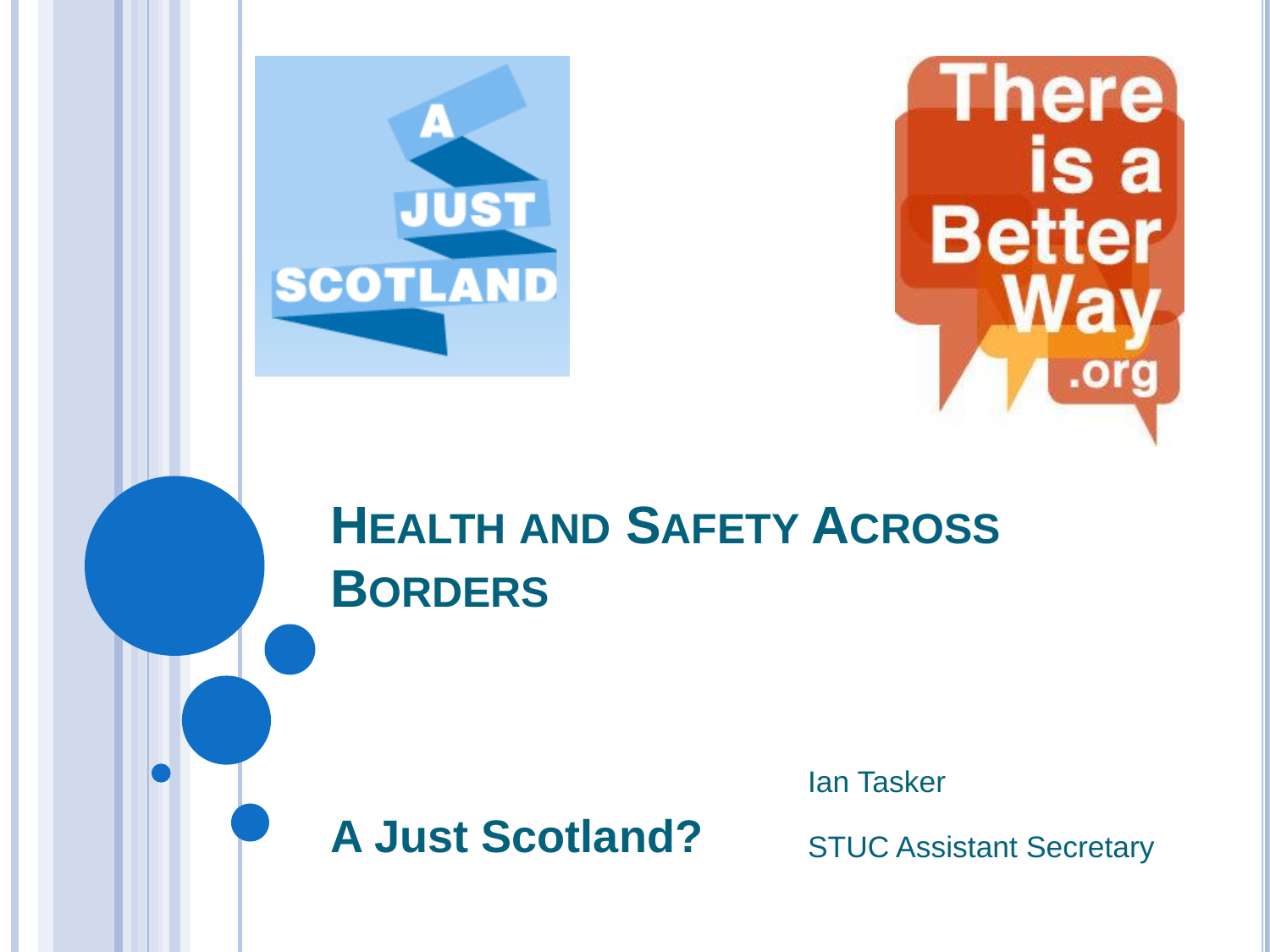United Kingdom Government Agenda

o Common Sense Common Safety

Löfstedt Review of Health and Safety Regulation

o Attack on HSE and Local Authority Resources

o Deregulation at any cost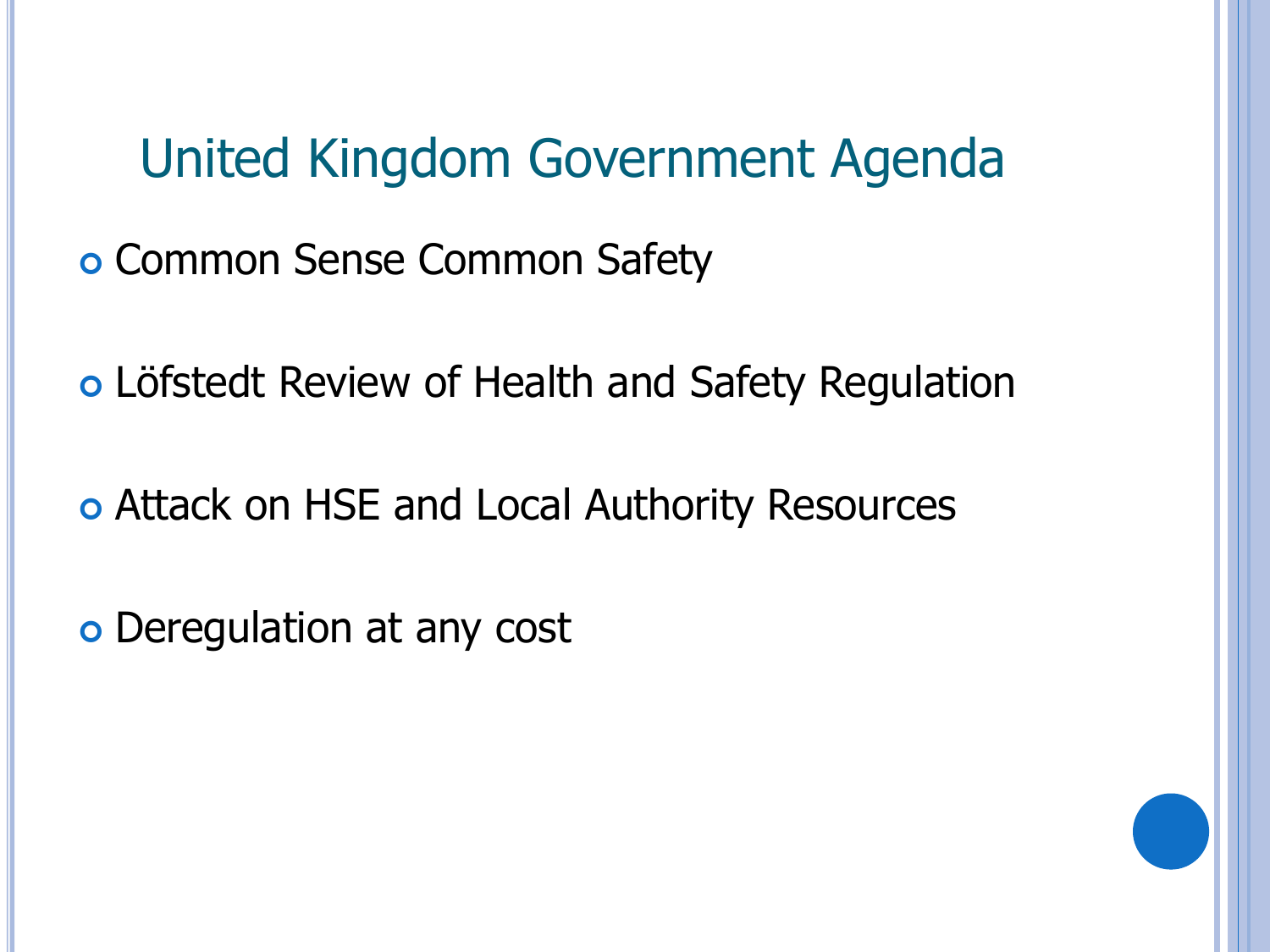#### HSE Resources

- o In 2010/11 200 redundancies took place in HSE at cost of £8.7 m (20011/12, 31 redundancies costing £0.8m)
- o HSE staffing reduced by 6.25% between 2010/11 and 2011/12
- o Front line inspectors by 7.3% between 2007 and 2012
- Other HSE staff reduced from 699 in 2007 to 462 in 2012 (34%)
- Currently in year 2 of planned 35% budget cut over 3 years.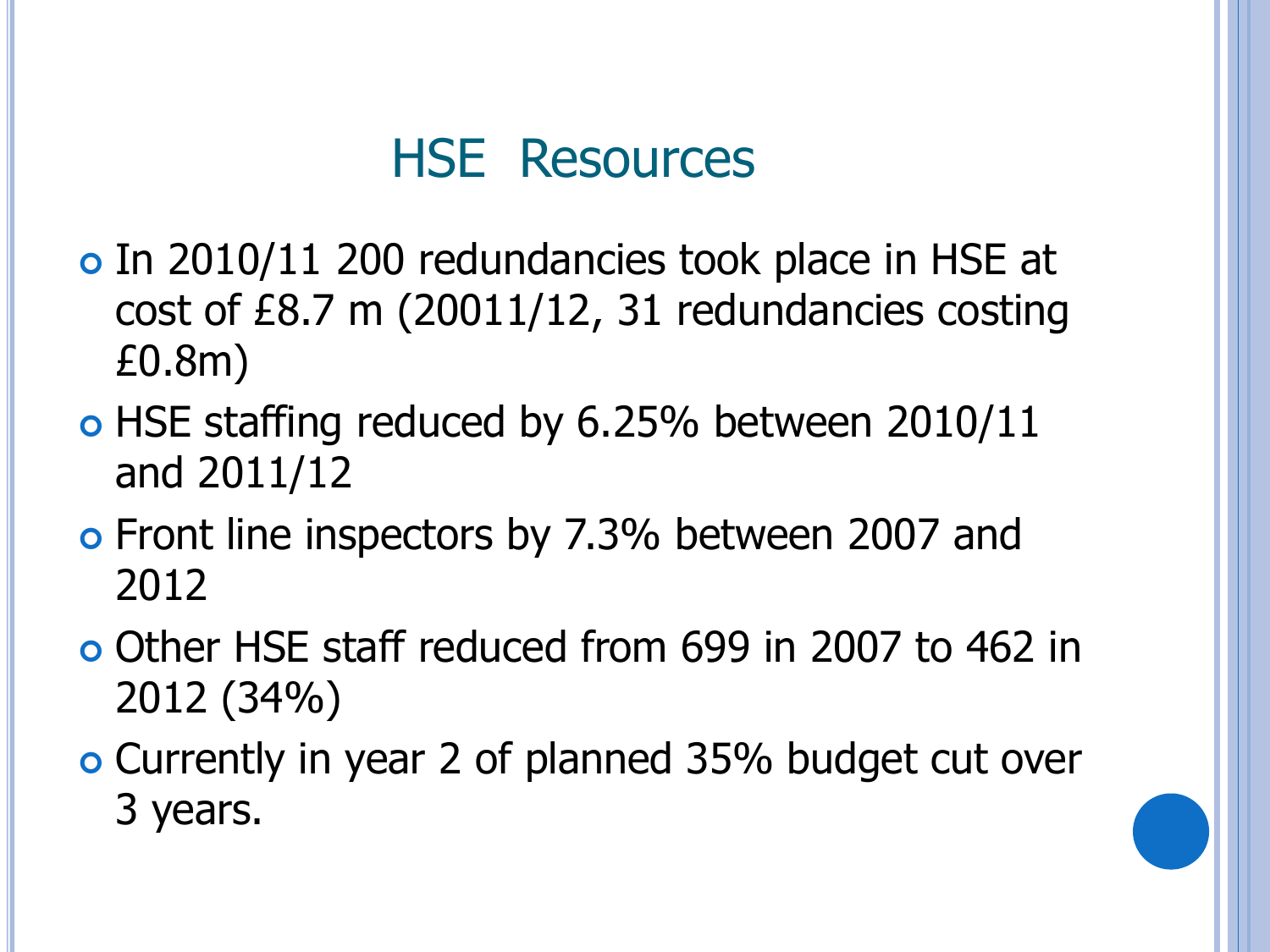#### Local Authorities

- Aberdeen City Council 2006, 12 EHOs; (5.4 vacant). Responsible for 3976 workplaces. (No up to staffing figures available)
- East Dunbartonshire Council, 827 workplaces; 3.5 FTE EHOs; Low risk workplaces Category C workplaces (267) not on inspection cycle; From 2010 per HELA circular B3 and B4 (389) have been removed from cycle; Planned cycle now appears to include 171 workplaces
- Dundee, Edinburgh and Glasgow City Council very little information on the website in relation to enforcement resources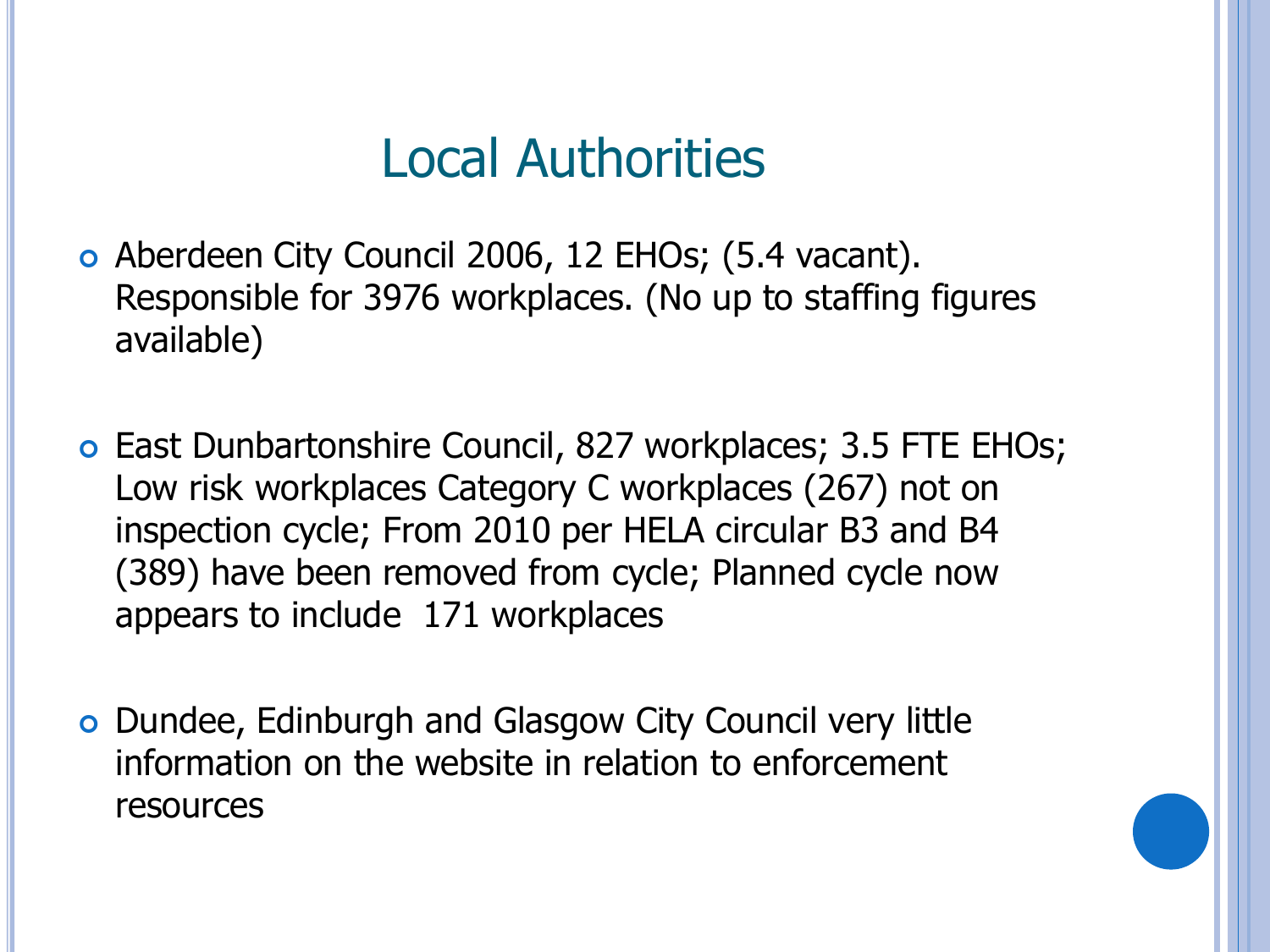#### Potential Impact of Cuts

Cuts to the HSE don't just risk livelihoods, they risk the lives of the people we are trying to protect. And if inspectors are forced off the front line to complete the paperwork that a declining admin staff would previously have done, we could

potentially see a hockey-stick effect, where death and injury rates increase once more. The UK workforce needs a properly resourced HSE and effective

workplace management.

Richard Jones, Policy and Technical Director (IOSH)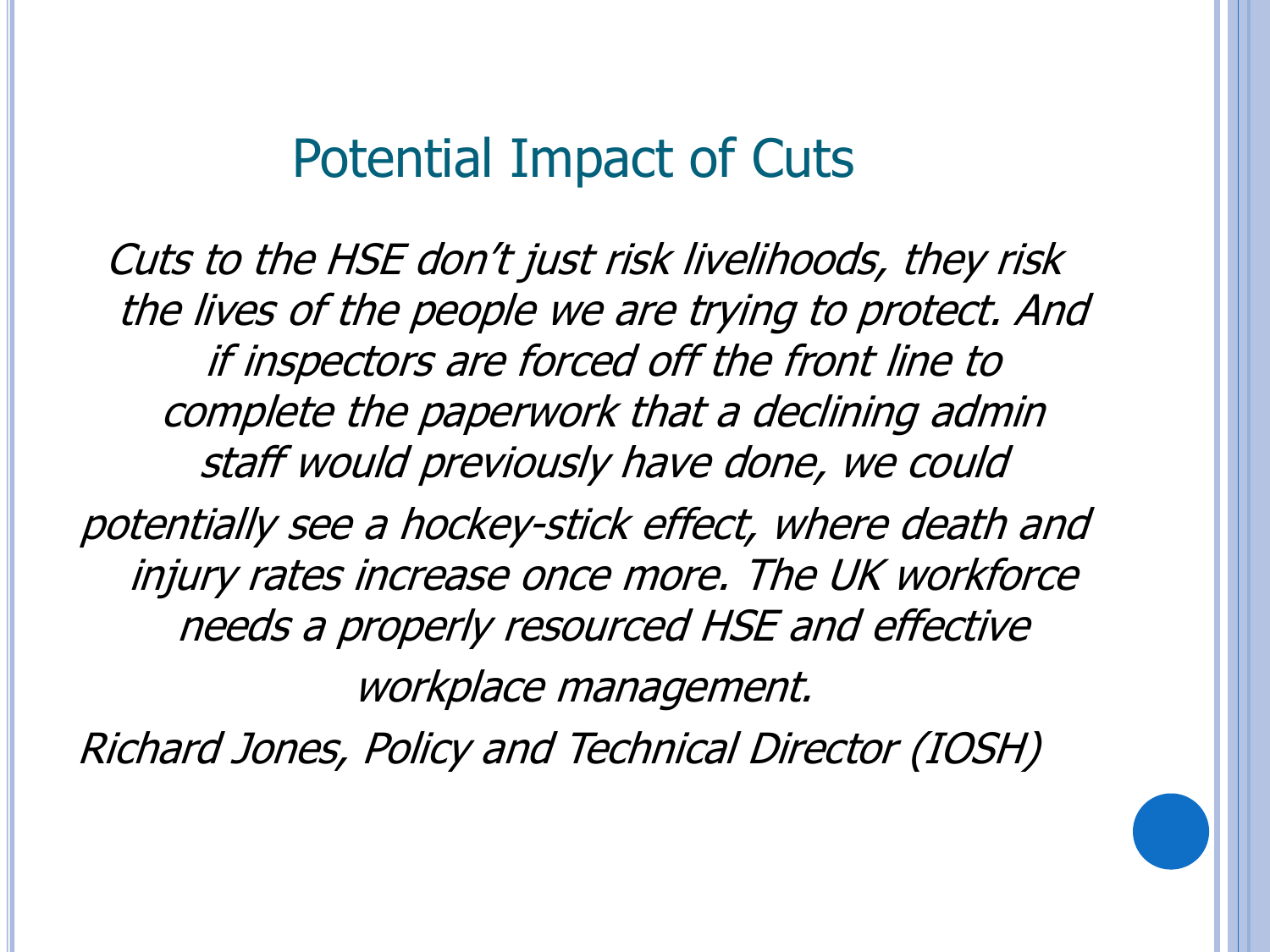# Fatal and Major Injuries

| <b>Scotland</b> | 2006/07 | 2007/08 | 2008/09 | 2009/10 | 2010/11 | 2011/12 | 2012/13 |
|-----------------|---------|---------|---------|---------|---------|---------|---------|
| Fatal           | 30      | 31      | 26      |         | 15      | 20      | 22      |
| <b>Maior</b>    | 2807    | 2822    | 2759    | 2655    | 2645    | 2215    | 1843    |

| UK    | 2006/07 | 2007/08 | 2008/09 | 2009/10 2010/11 2011/12 |       |       | 2012/13 |
|-------|---------|---------|---------|-------------------------|-------|-------|---------|
| Fatal | 247     | 228     | 178     | 151                     | 175   | 173   | 148     |
| Maior | 28544   | 28199   | 27894   | 26268                   | 24726 | 22433 | 19707   |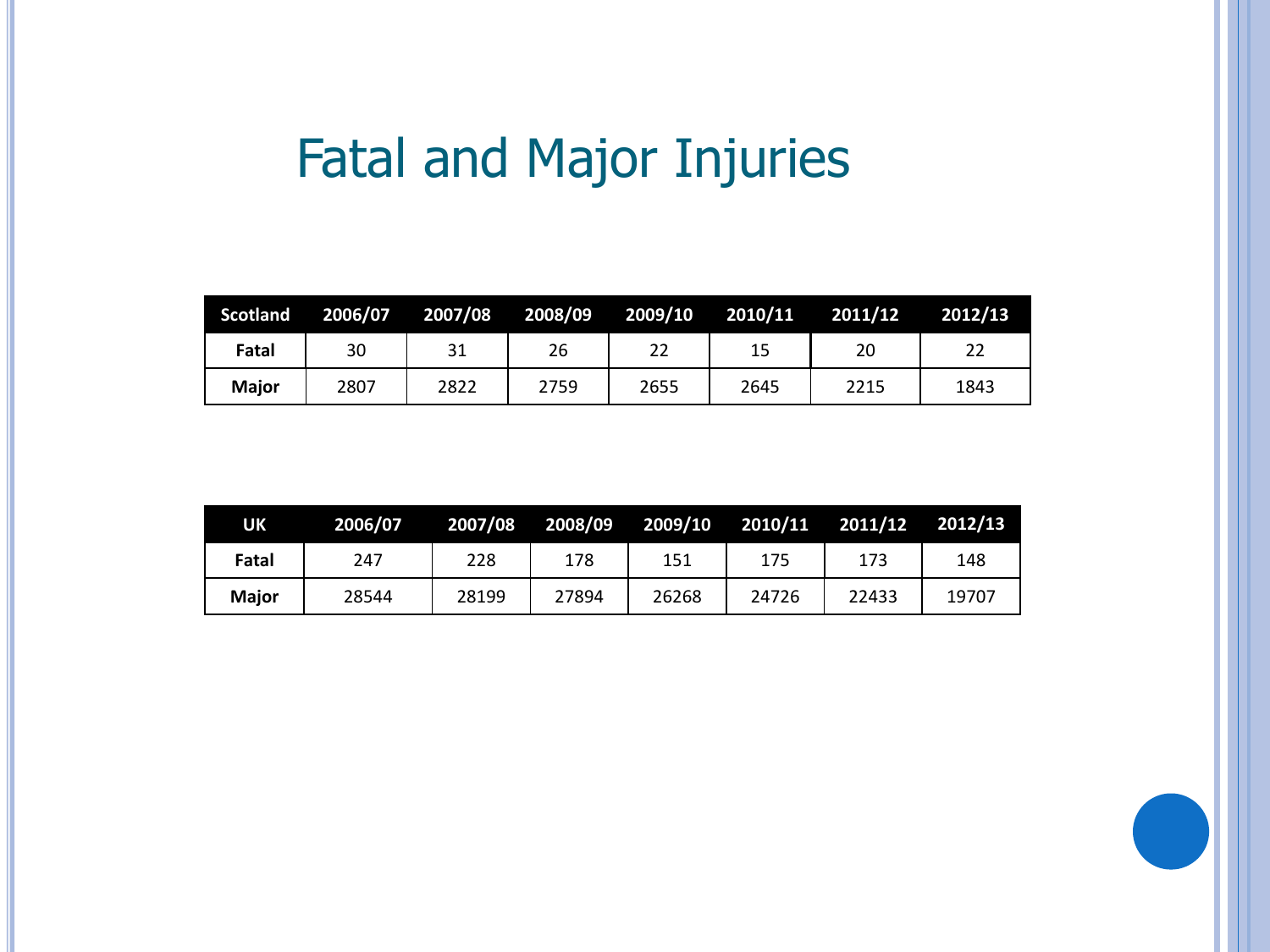## The Trade Union Effect

- o Helps reduce injuries at work
- Leads to reductions the levels of ill-health caused by work
- Encourages greater reporting of injuries and nearmisses
- o Makes workers more confident
- o Helps develop a more positive safety culture in the organisation.
- **o** Saves the economy many millions of pounds.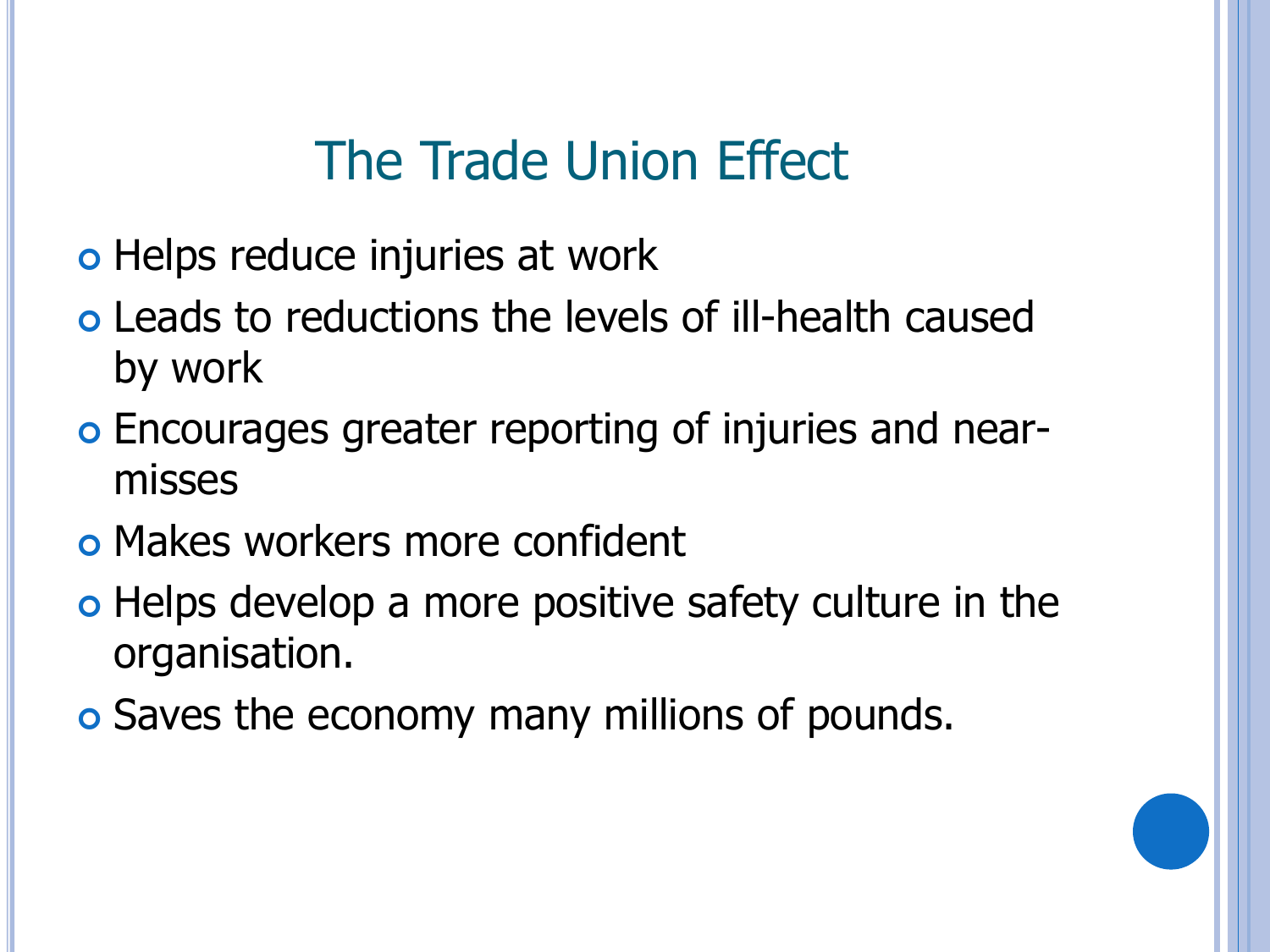# Workplace/Public Policies and Ill Health

**Workplace** 

**o** Stress

- o Performance Management
- **o** Sickness Absence
- Disability Leave
- o Restructuring

Public Policies

- **o** Support for disabled workers
- o The red tape myth
- EU and UK deregulation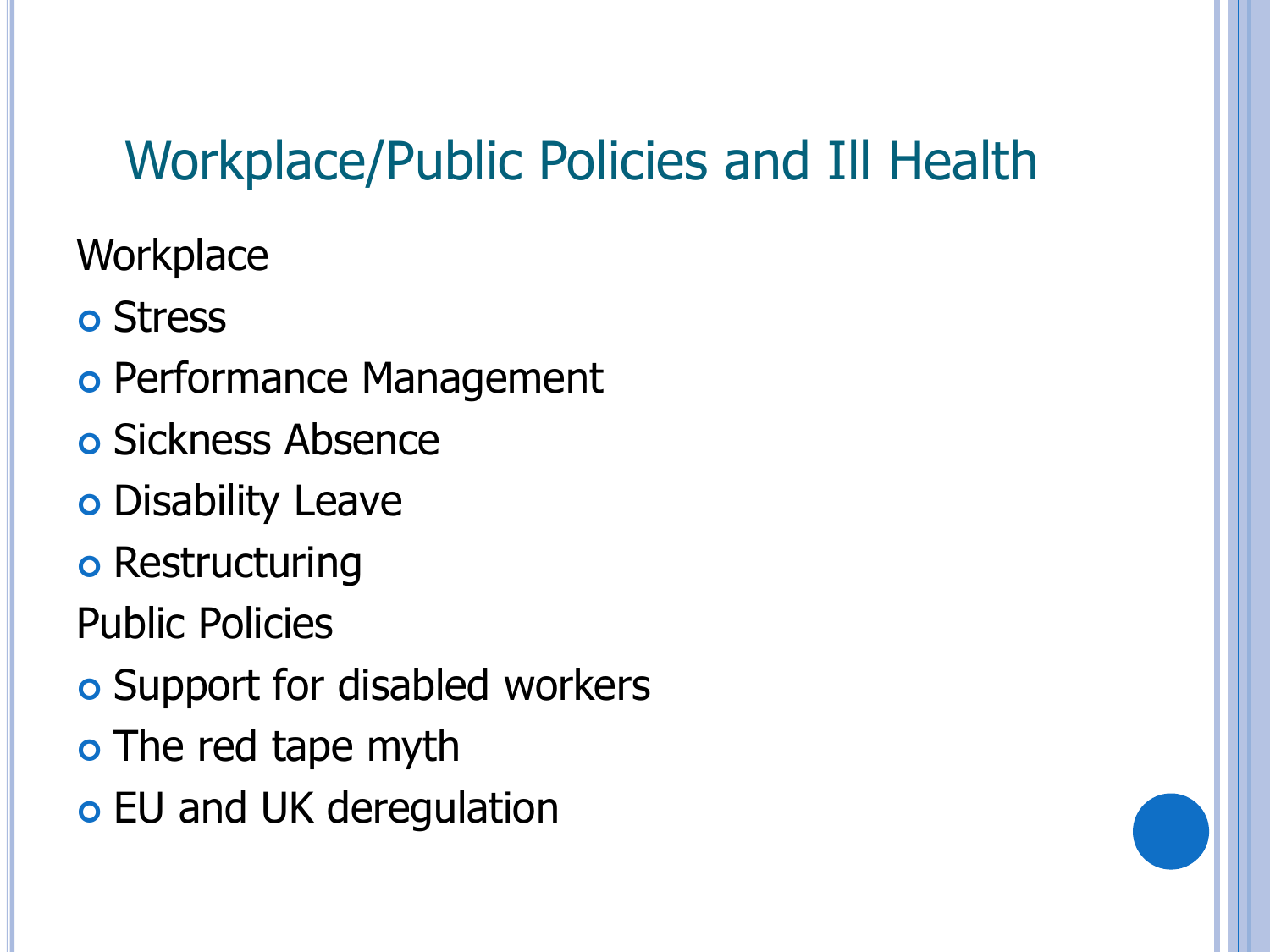# Cost of Regulation

o An average firm spends approximately 20 hours and just over £350 a year on the administrative costs of complying with the Management of Health and Safety at Work Regulations 1999 (mainly the risk assessment requirements)

(UK Government Administrative Burdens Exercise)

- o This figure includes a considerable number of very large firms, it is clear that the normal cost for smaller companies will be considerably less.
- o Is this genuinely about health and safety being over burdensome or is it about a wider policy of deregulation.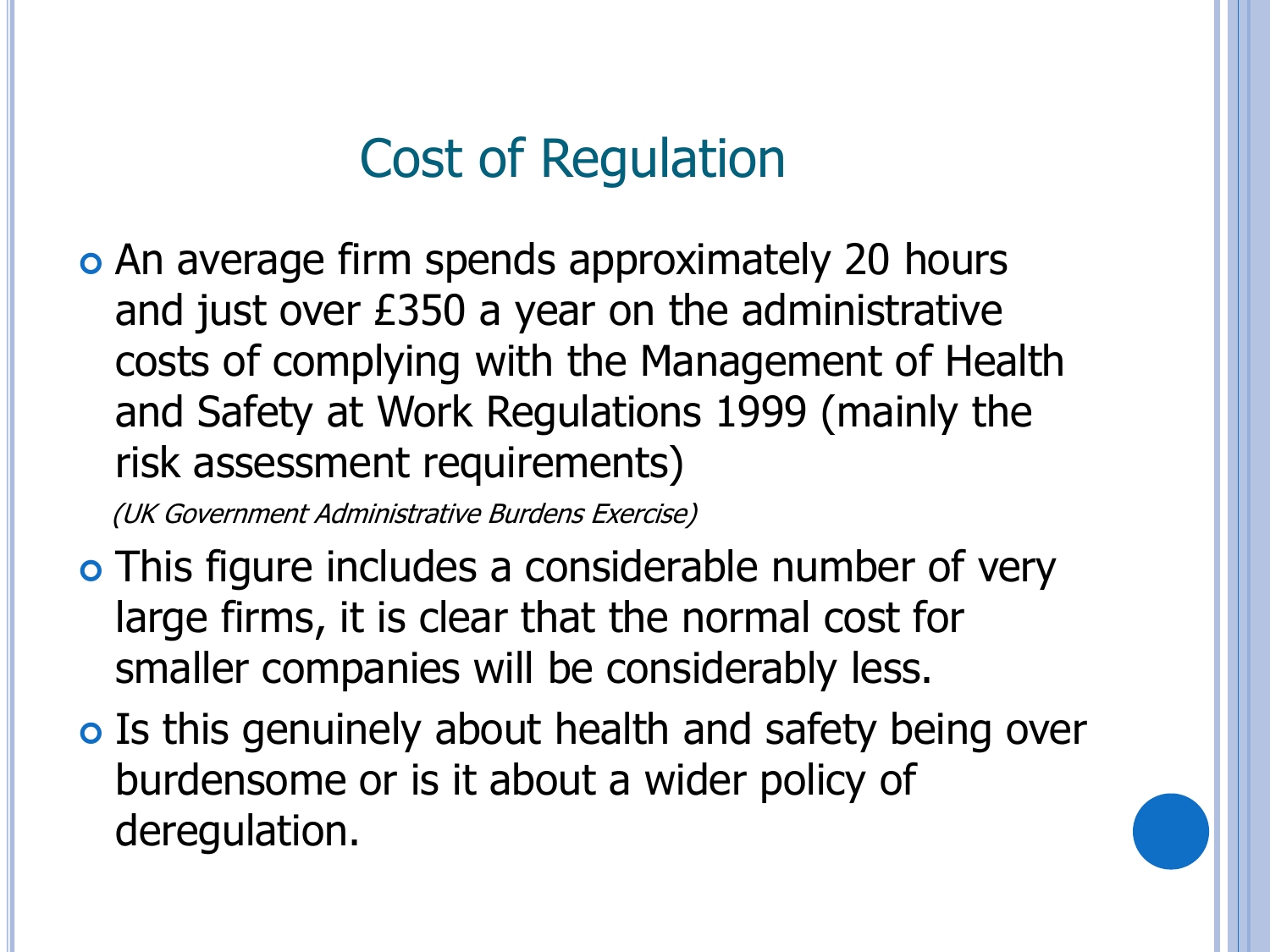## UK's Global Health and Safety Standing

#### The Health and Safety Risk Index (HSRI)

- Maplecroft, a UK firm that assesses global risks to business, assessed the occupational health and safety performance of 176 countries
- The UK is ranked the 30 safest nation, placing it at the mid-point of the "low risk" group
- Denmark achieves the best occupational health and safety ranking, followed by Luxembourg, Switzerland, Sweden and Finland
- Among the 30 OECD nations, the UK is ranked at a lowly 20th although some other major OECD nations have worse still rankings, including the USA, France, Germany, Italy and Spain.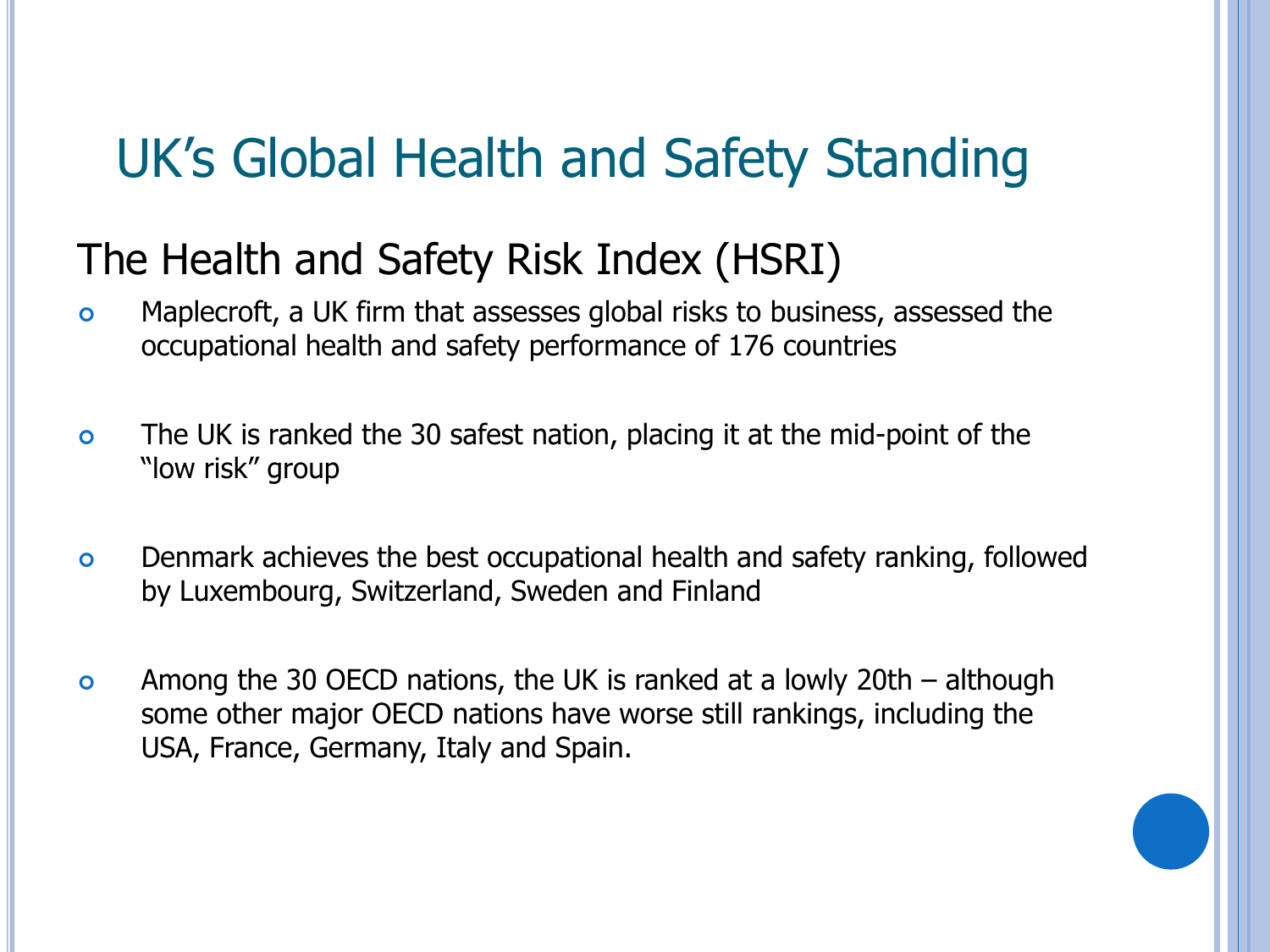#### HSE Triennial Evaluation

**o** Recognition of role

o FFI

o More Commercialisation

o Composition of HSE Board

Government Response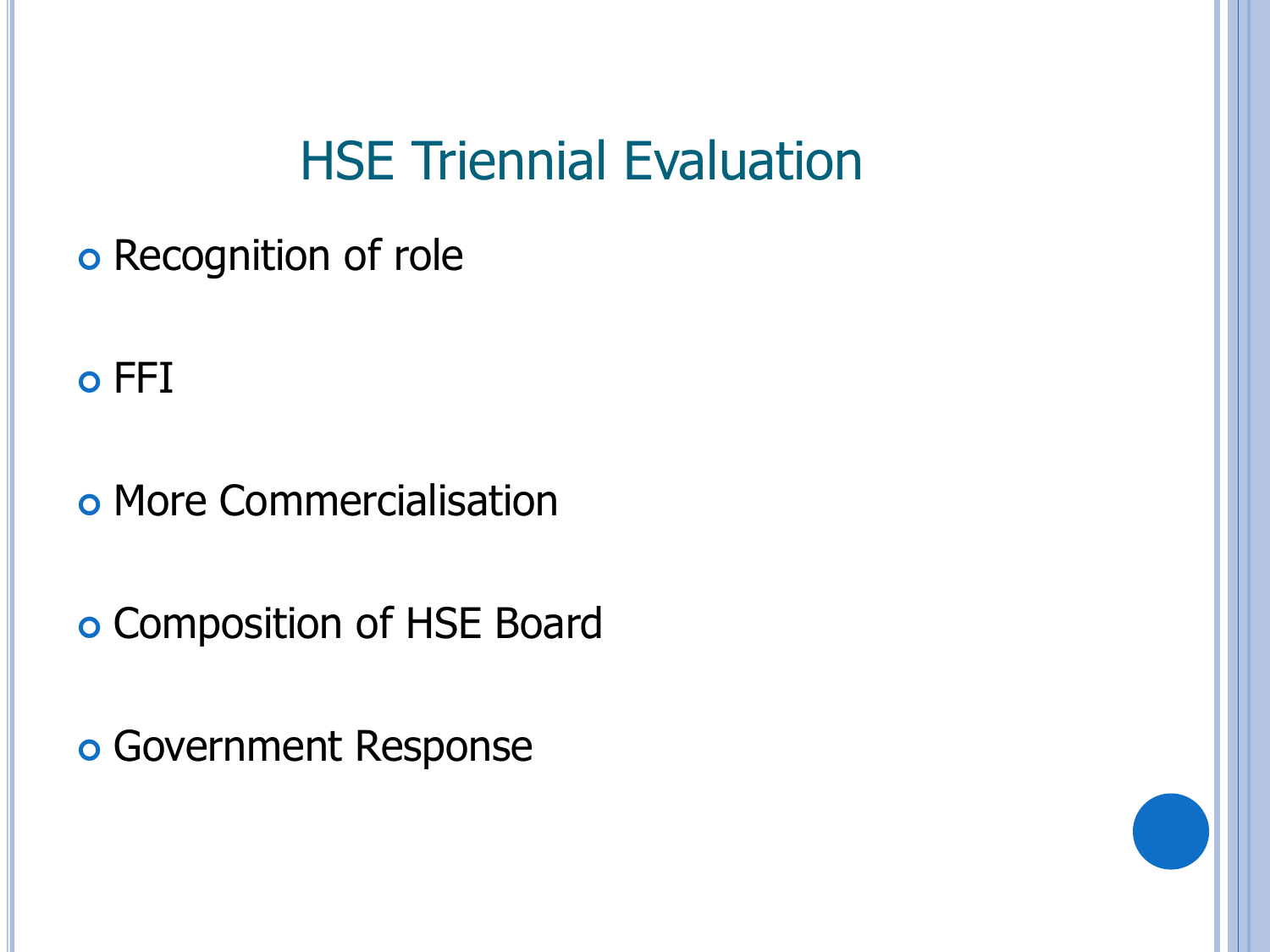## Health and Safety 2014 and Beyond

- **o** Can health and safety improve post 2014?
- STUC position to the Calman commission
- Opportunity for scrutiny of Scotland's health and safety performance
- Re-establish occupational health and disease as health and safety issues
- o More effective evidence collecting across agencies
- Greater use of the heath and safety community, including health and safety representatives
- Potential loss of specialism